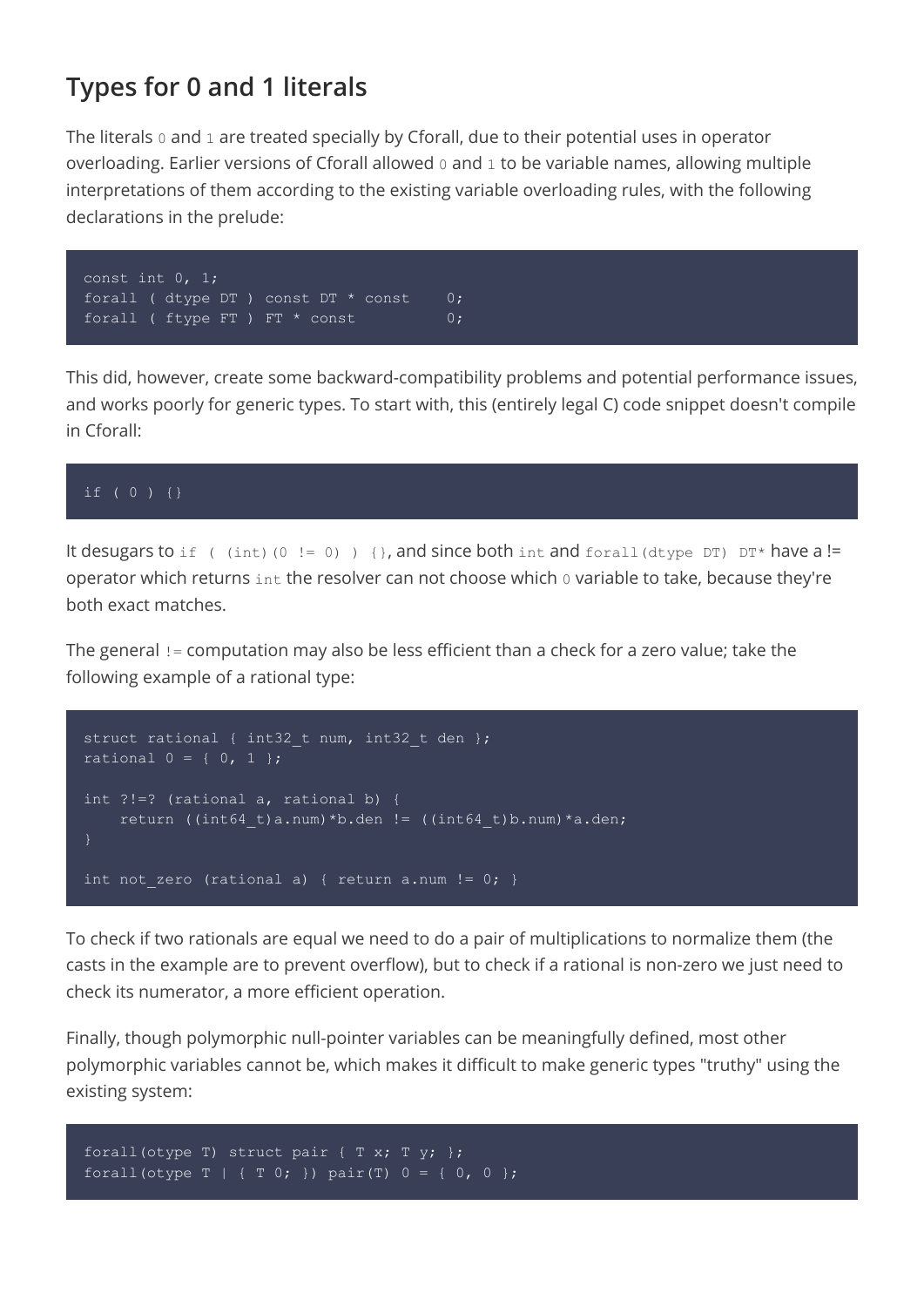Now, it seems natural enough to want to define the zero for this pair type as a pair of the zero values of its element type (if they're defined). The declaration of  $pair(T)$  0 above is actually illegal though, as there is no way to represent the zero values of an infinite number of types in the single memory location available for this polymorphic variable - the polymorphic null-pointer variables defined in the prelude are legal, but that is only because all pointers are the same size and the single zero value is a legal value of all pointer types simultaneously; null pointer is, however, somewhat unique in this respect.

The technical explanation for the problems with polymorphic zero is that  $\sigma$  is really a rvalue, not a lvalue - an expression, not an object. Drawing from this, the solution we propose is to give 0 a new built-in type, zero t, and similarly give 1 the new built-in type one t. If the prelude defines  $!=$  over zero t this solves the if (  $0$  ) problem, because now the unambiguous best interpretation of  $0$  $!=$  0 is to read them both as  $zero-t$  (and say that this expression is false). Backwards compatibility with C can be served by defining conversions in the prelude from  $zero\ t$  and one  $t$  to  $int$  and the appropriate pointer types, as below:

```
// int 0;
forall(otype T | { void ?{safe}(T^*, int); }) void ?{safe} (T^*, zero_t);
forall(otype T | { void ?{unsafe}(T*, int); }) void ?{unsafe} (T*, zero t);
// int 1;
forall(otype T | { void ?{safe}(T*, int); }) void ?{safe} (T*, one t);
forall(otype T | { void ?{unsafe}(T*, int); }) void ?{unsafe} (T*, one t);
// forall(dtype DT) const DT* 0;
forall(dtype DT) void ?{safe}(const DT**, zero t);
// forall(ftype FT) FT* 0;
forall(ftype FT) void ?{safe}(FT**, zero_t);
```
Further, with this change, instead of making  $0$  and  $1$  overloadable variables, we can instead allow user-defined constructors (or, more flexibly, safe conversions) from  $zero\ t$ , as below:

```
// rational 0 = \{ 0, 1 \};
void ?{safe} (rational *this, zero t) { this->num = 0; this->den = 1; }
```
Note that we don't need to name the  $zero\_t$  parameter to this constructor, because its only possible value is a literal zero. This one line allows 0 to be used anywhere a rational is required, as well as enabling the same use of rationals in boolean contexts as above (by interpreting the 0 in the desguraring to be a rational by this conversion). Furthermore, while defining a conversion function from literal zero to rational makes rational a "truthy" type able to be used in a boolean context, we can optionally further optimize the truth decision on rationals as follows:

```
int ?!=? (rational a, zero t) { return a.num != 0; }
```
This comparison function will be chosen in preference to the more general rational comparison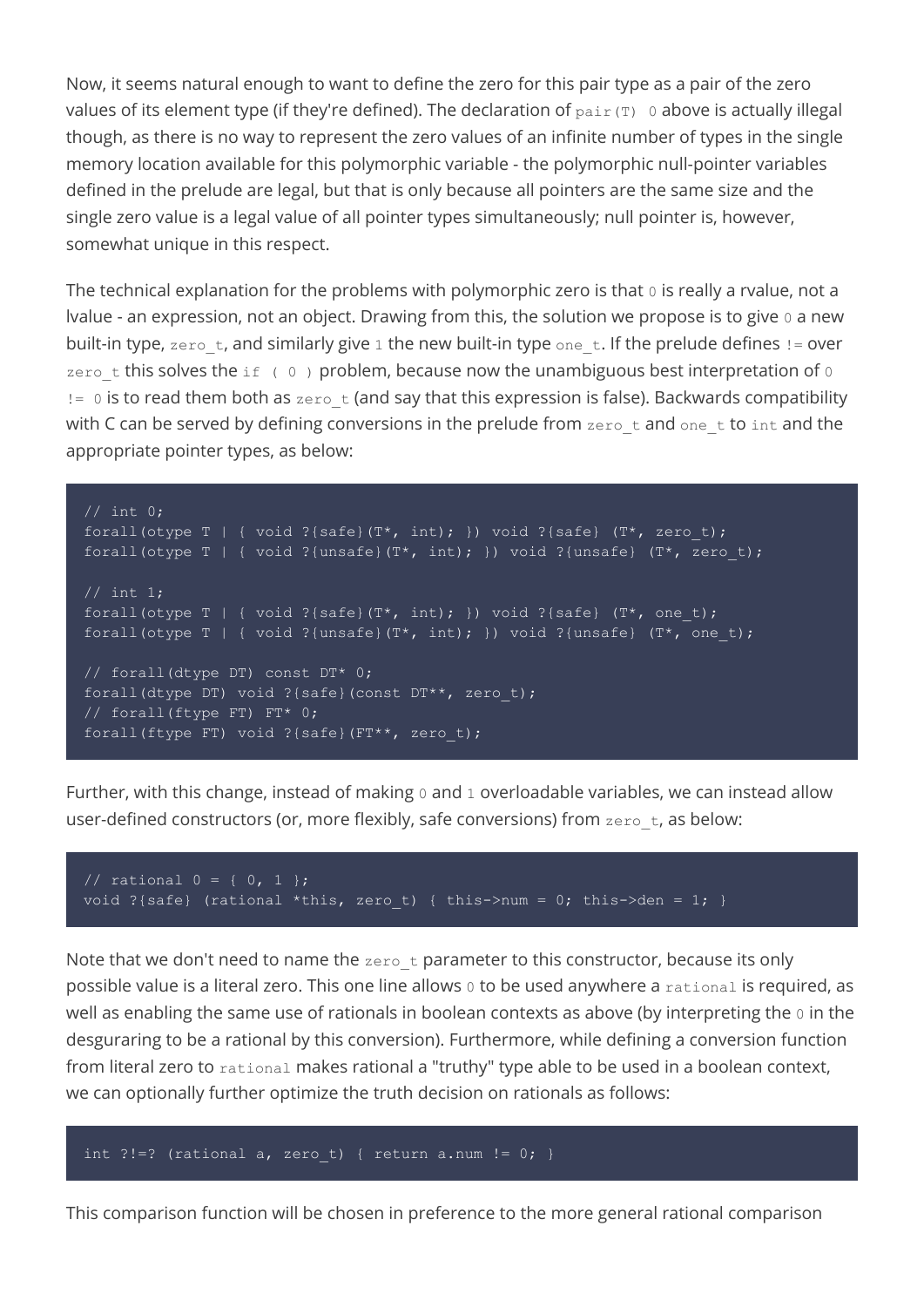function for comparisons against literal zero (like in boolean contexts) because it doesn't require a conversion on the  $0$  argument. Functions of the form  $int$   $?!=$ ? (T, zero t) can acutally be used in general to make a type  $\texttt{T}$  truthy without making 0 a value which can convert to that type, a capability not available in the current design.

This design also solves the problem of polymorphic zero for generic types, as in the following example:

```
// ERROR: forall(otype T | { T 0; }) pair(T) 0 = { 0, 0 };
forall(otype T | { T 0; }) void ?{safe} (pair(T) *this, zero t) {
    this->x = 0; this->y = 0;
```
The polymorphic variable declaration didn't work, but this constructor is perfectly legal and has the desired semantics.

We can assert that  $T$  can be used in a boolean context as follows:

```
\text{``forall (otype T)} { \text{ int } ?! = ? (T, zero_t); }
```
Since the C standard (6.5.16.1.1) specifically states that pointers can be assigned into  $Bool$ variables (and implies that other artithmetic types can be assigned into Bool variables), it seems natural to say that assignment into a  $_{\text{Bool}}$  variable effectively constitutes a boolean context. To allow this interpretation, I propose including the following function (or its effective equivalent) in the prelude:

```
forall(otype T | { int ?!=?(T, zero t); })
void ?{safe}( \boxed{\text{Bool} *this, T that ) { *this = that != 0; }
```
Note that this conversion is not transitive; that is, for  $t$  a variable of some "truthy" type  $T$ , ( $Bool$ ) $t$ ; would use this conversion (in the absence of a lower-cost one),  $(int)$ t; would not use this conversion (and in fact would not be legal in the absence of another valid way to convert a  $\texttt{\texttt{T}}$  to an int), but (int)( $Bool$ )t; could legally use this conversion.

Similarly giving literal 1 the special type one  $\pm$  allows for more concise and consistent specification of the increment and decrement operators, using the following de-sugaring:

 $++i$  => i += 1  $i++ \implies$  (tmp = i, i += 1, tmp)  $-i \Rightarrow i \Rightarrow 1$  $i-- \implies$  (tmp = i, i -= 1, tmp)

In the examples above,  $\text{tmp}$  is a fresh temporary with its type inferred from the return type of  $\text{i}$  += 1. Under this proposal, defining a conversion from one t to T and a lvalue  $T$  ?+=? (T\*, T)